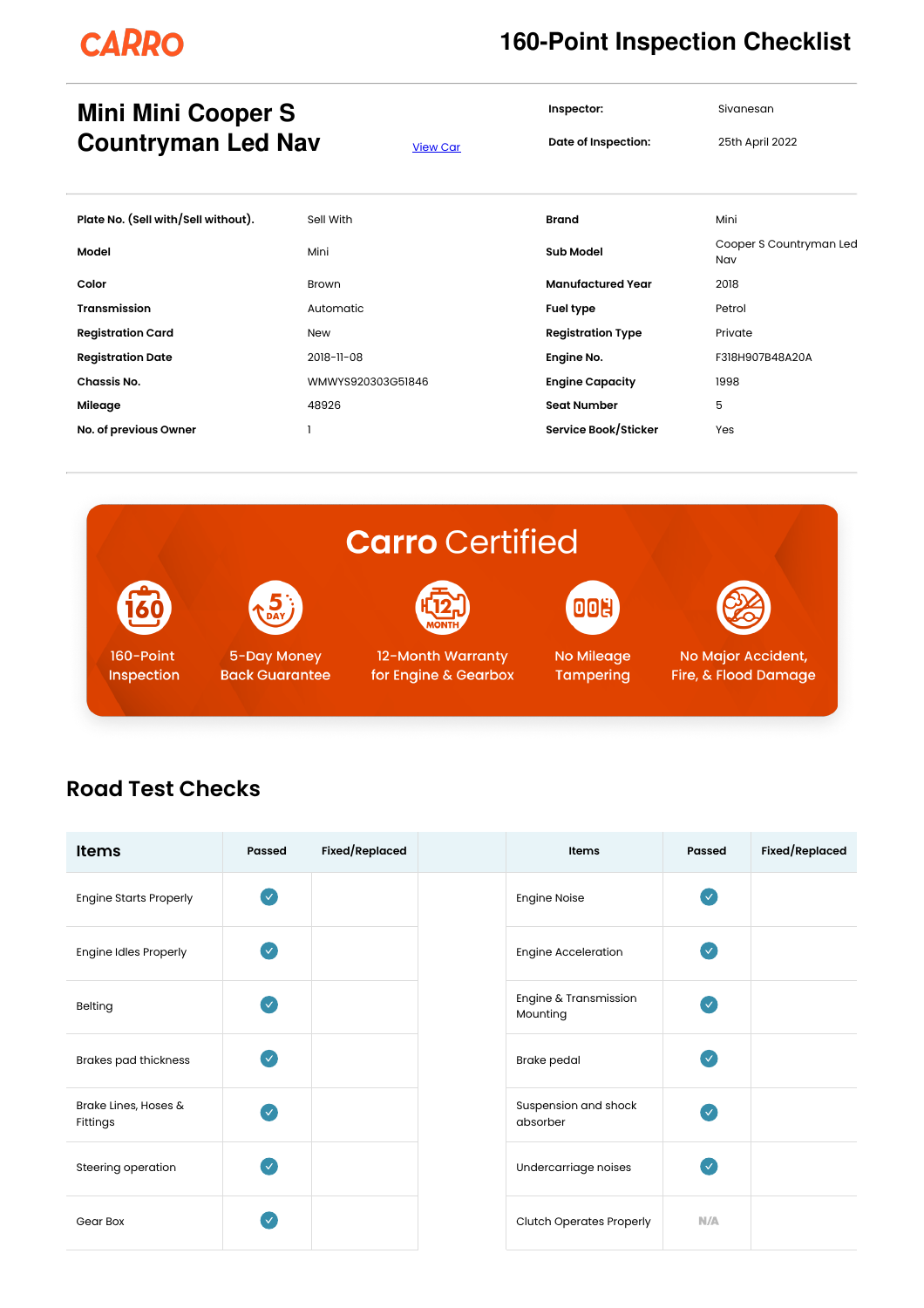| <b>Gauges Operate</b><br>properly         | N/A          | Transmission/Trans<br>Shift |
|-------------------------------------------|--------------|-----------------------------|
| Tranmission/Transaxle<br><b>Noise</b>     | $\checkmark$ | 4X4 Operation               |
| Drive Axle/ Transfer Case<br><b>Noise</b> | $\checkmark$ | No major accident           |
| No fire damage                            | ✓            | No flood damage             |

| Transmission/Transaxle<br>Shift | ✓            |  |
|---------------------------------|--------------|--|
| 4X4 Operation                   | N/A          |  |
| No major accident               | $\checkmark$ |  |
| No flood damage                 |              |  |

## **Exterior**

| Items                                  | <b>Passed</b>         | Fixed/Replaced | Items                                         | <b>Passed</b> | <b>Fixed/Replaced</b> |
|----------------------------------------|-----------------------|----------------|-----------------------------------------------|---------------|-----------------------|
| Door seal (all doors)                  | $\vee$                |                | Door Handles                                  | V             |                       |
| Front Bumper                           |                       |                | Front Fender (Left)                           | V             |                       |
| Front Doors (Right)                    | ✓                     |                | Front Door Panel (Right)                      | $\mathbf{v}$  |                       |
| Front Doors (Left)                     | $\mathcal{L}$         |                | Front Door Panel (Left)                       | $\sim$        |                       |
| Front Bonnet, support<br>and insulator | $\mathbf{v}^{\prime}$ |                | Front Fender (Right)                          | <b>V</b>      |                       |
| Rear Bonnet                            | ✓                     |                | Rear Fender /<br>Quarterpanel (Right)         | $\checkmark$  |                       |
| Rear Fender /<br>Quarterpanel (Left)   | V                     |                | Rear Bumper                                   | V             |                       |
| Rear Doors (Right)                     | ✓                     |                | Rear Door Panel (Right)                       | V             |                       |
| Rear Doors (Left)                      | $\checkmark$          |                | Rear Door Panel (Left)                        | $\mathcal{S}$ |                       |
| Side Skirt (Left)                      | ✓                     |                | Side Skirt (Right)                            | ✓             |                       |
| <b>Body Panel Inspection</b>           | $\mathcal{S}$         |                | Grille Inspection                             | $\checkmark$  |                       |
| Sunroof / Moonroof                     | N/A                   |                | Convertible Top                               | N/A           |                       |
| <b>Front Bonnet Release</b>            | $\checkmark$          |                | Front Windscreen                              |               |                       |
| Rear Windscreen                        | Ø                     |                | Front Window (Left)                           | $\bullet$     |                       |
| Front Window (Right)                   | $\bullet$             |                | Rear Window (Right)                           | $\bullet$     |                       |
| Rear Window (Left)                     | $\bullet$             |                | <b>Rear Quarter Window</b><br>$(\text{Left})$ | Ø             |                       |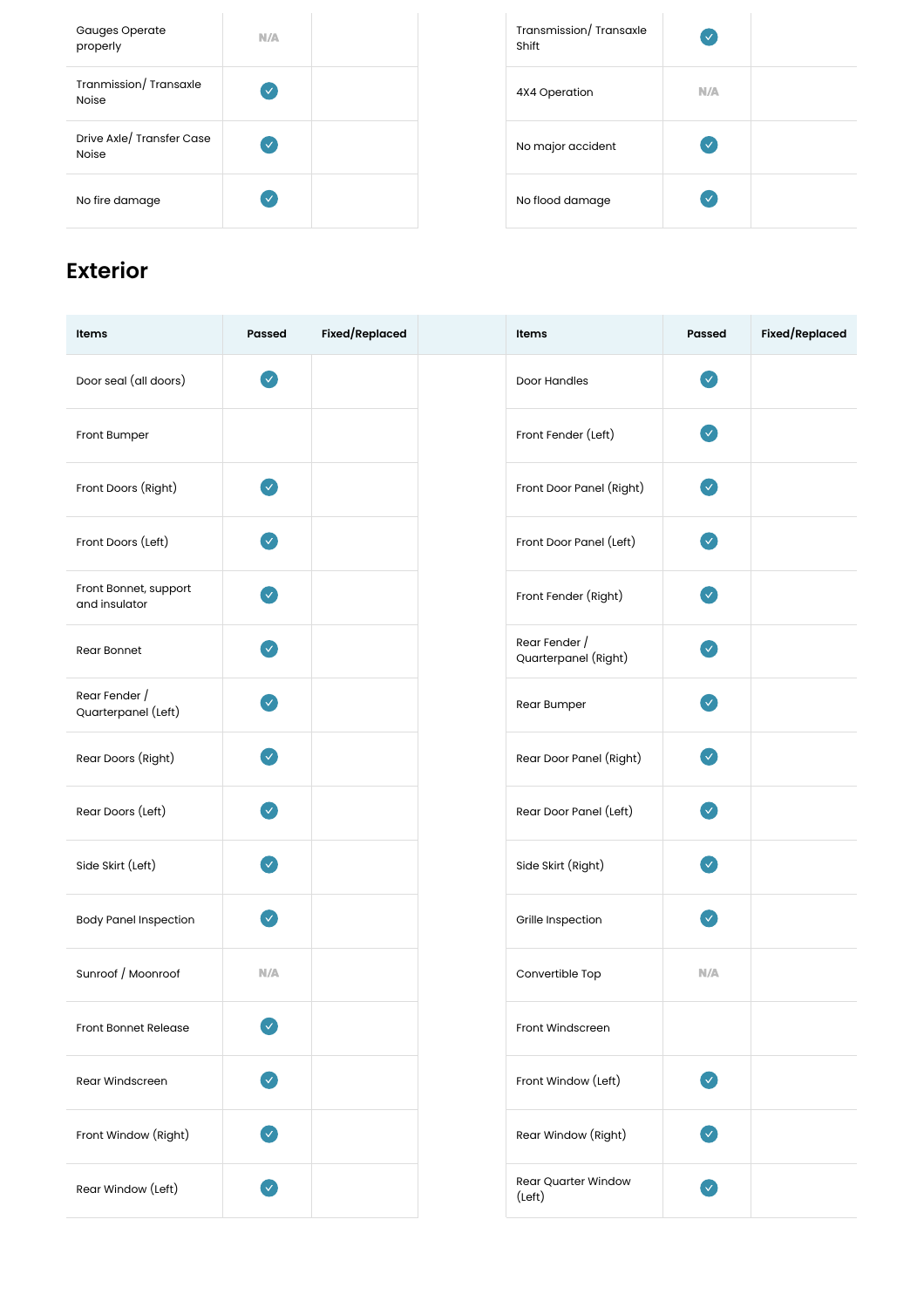| Rear Quarter Window<br>(Right)                                  |     |  | Rear Window Wiper<br>Switch                                      |
|-----------------------------------------------------------------|-----|--|------------------------------------------------------------------|
| Windscreen Wipers<br>Switch                                     |     |  | Wiper Blades Front &<br>Rear                                     |
| <b>Power Window Controls</b>                                    |     |  | Left Side Mirror                                                 |
| <b>Right Side Mirror</b>                                        |     |  | <b>Outside Rear View</b><br><b>Mirrors</b>                       |
| Sun Visors, Vanity Mirror<br>& Light                            |     |  | Front End Exterior Lights<br>(Left) - headlight                  |
| Front End Exterior Lights<br>(Right) - headlight                |     |  | Side Exterior Lights                                             |
| Rear End Exterior Lights<br>(Left) - reverse, taillamp,<br>stop |     |  | Rear End Exterior Lights<br>(Right) - reverse,<br>taillamp, stop |
| <b>Hazard Lights</b>                                            |     |  | Indicator Light                                                  |
| Fog Lamp function                                               |     |  | Daytime Running Light                                            |
| Low/high beam function                                          |     |  | Auto on/off lights                                               |
| Spare Tyre                                                      | N/A |  | Jack & Tool Kit                                                  |
| Rims                                                            |     |  | Wheel Alignment                                                  |
| Wheel Covers & Center<br>Caps                                   |     |  |                                                                  |

| Rear Window Wiper<br>Switch                                      |     |  |
|------------------------------------------------------------------|-----|--|
| Wiper Blades Front &<br>Rear                                     |     |  |
| Left Side Mirror                                                 |     |  |
| <b>Outside Rear View</b><br><b>Mirrors</b>                       |     |  |
| Front End Exterior Lights<br>(Left) - headlight                  |     |  |
| Side Exterior Lights                                             |     |  |
| Rear End Exterior Lights<br>(Right) - reverse,<br>taillamp, stop |     |  |
| Indicator Light                                                  |     |  |
| Daytime Running Light                                            |     |  |
| Auto on/off lights                                               |     |  |
| Jack & Tool Kit                                                  | N/A |  |
| Wheel Alignment                                                  |     |  |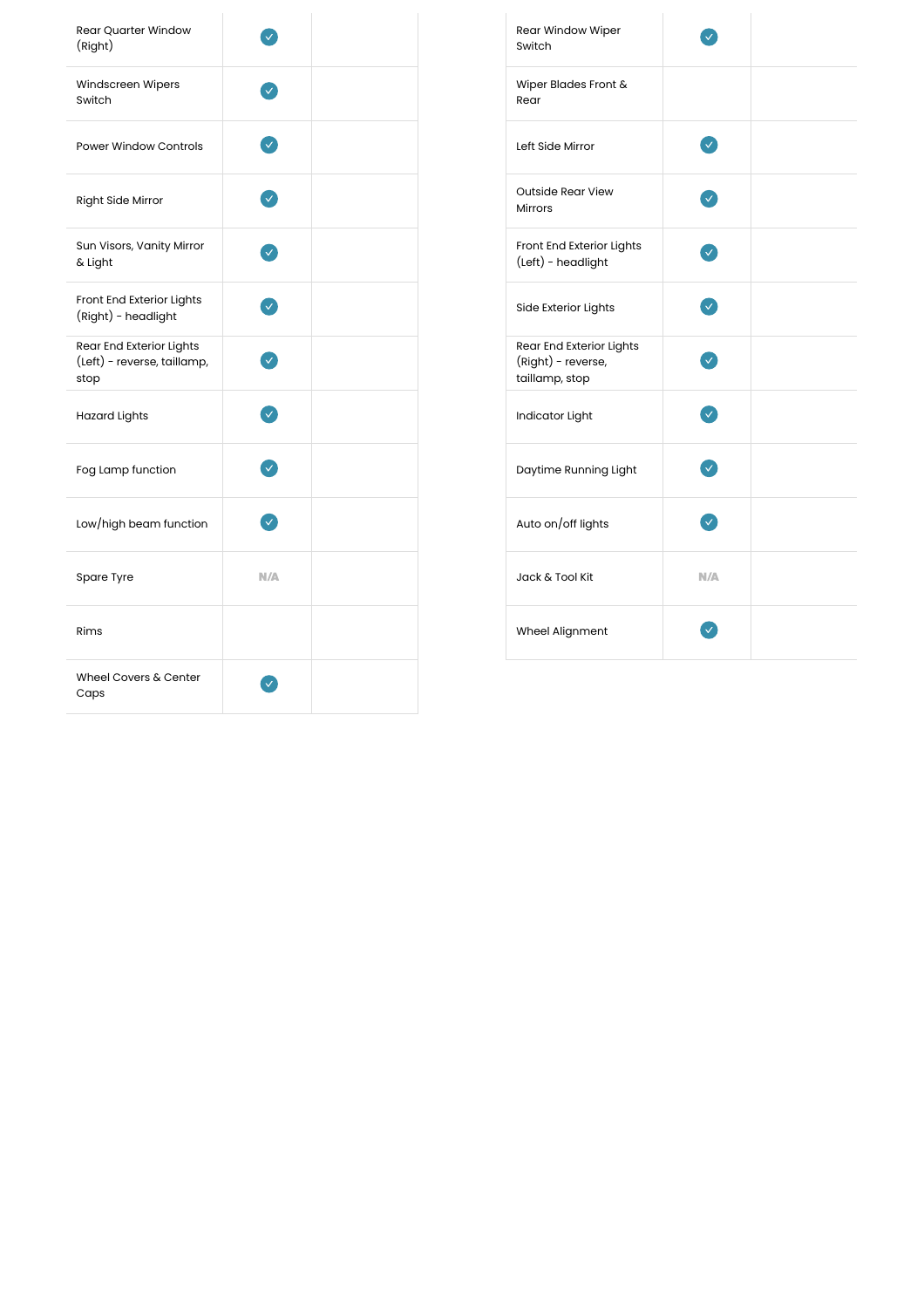### **Interior**

| Items                                         | <b>Passed</b>                | Fixed/Replaced | Items                                           | Passed                             | Fixed/Replaced |
|-----------------------------------------------|------------------------------|----------------|-------------------------------------------------|------------------------------------|----------------|
| Radio / Cassette /<br>Cd/Dvd Player           | $\sim$                       |                | Speakers                                        | $\sim$                             |                |
| Alarm / Theft Deterrent<br>System             | $\boldsymbol{\triangledown}$ |                | Reverse Camera                                  | $\boldsymbol{\mathcal{A}}$         |                |
| Antenna                                       | $\blacktriangledown$         |                | Air Conditioning Switch<br>Panel                | $\mathbf{v}$                       |                |
| Air Conditioning Parts                        | $\bullet$                    |                | Air Conditioning System                         | $\blacktriangledown$               |                |
| Front Aircon Vents                            | $\vee$                       |                | <b>Rear Aircon Vents</b>                        | $\mathbf{v}$                       |                |
| Anti-fog/Defroster Coil<br>Damage             | $\mathbf{v}$                 |                | Center Armrest / Console                        | $\mathcal{A}$                      |                |
| <b>Floor Mats</b>                             | $\mathcal{L}$                |                | <b>Interior Carpet</b>                          | V                                  |                |
| Front door trim board<br>(Right)              | $\mathcal{A}$                |                | Front door trim board<br>(Left)                 | $\checkmark$                       |                |
| Door trim board 2nd row<br>(Right)            | $\mathcal{L}$                |                | Door trim board 2nd row<br>(Left)               | V                                  |                |
| A-pillar door trim board<br>(Right)           | $\mathbf{v}$                 |                | A-pillar door trim board<br>(Left)              | $\mathbf{v}$                       |                |
| B-pillar door trim board<br>(Right)           | $\bullet$                    |                | B-pillar door trim board<br>(Left)              | $\sim$                             |                |
| C-pillar door trim board<br>(Right)           | $\mathcal{L}$                |                | C-pillar door trim board<br>(Left)              | $\mathcal{A}$                      |                |
| Glove Box                                     | $\checkmark$                 |                | Dashboard Drawer                                | $\checkmark$                       |                |
| Front Seat including<br>electric seat         | $\mathcal{L}$                |                | Rear Seat including<br>electric seat            | N/A                                |                |
| <b>Folding Seats</b>                          | $\mathcal{L}$                |                | Hot / Warmed Seats                              | N/A                                |                |
| <b>Cooled Seats</b>                           | N/A                          |                | Seat & Headrest<br>Restraint Adjustment         | $\bullet$                          |                |
| Headlining                                    | $\blacktriangledown$         |                | Parcel Shelf / Speaker<br>Board / Tonneau Cover | $\mathbf{v}$                       |                |
| Clock                                         | $\blacktriangledown$         |                | Power outlet - 12 V Port /<br>cigratte lighter  | V                                  |                |
| Power outlet - USB Port /<br>cigratte lighter | ✓                            |                | Power Steering                                  | $\mathbf{v}$                       |                |
| <b>Steering Wheel Controls</b>                | ✓                            |                | Steering Wheel Condition                        | $\left\vert \mathbf{v}\right\vert$ |                |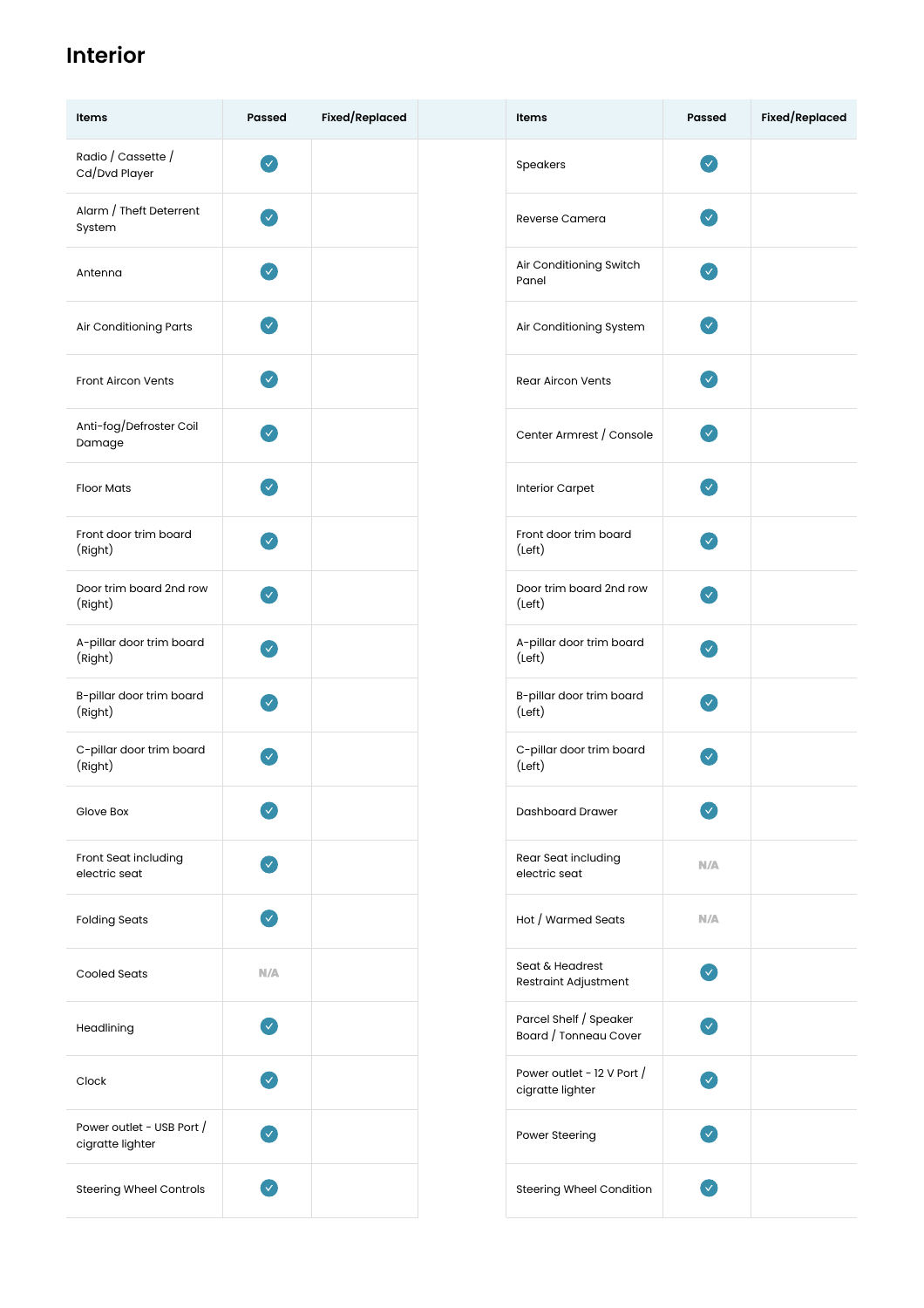| Tilt / Telescopic Steering<br>Wheel     |  | Tripmeter And Odomet                    |
|-----------------------------------------|--|-----------------------------------------|
| Interior Courtesy, Dome<br>& Map Lights |  | Ashtrays                                |
| Handbrake / Footbrake<br>Lever          |  | Gear Knob                               |
| Horn                                    |  | Warning Light                           |
| Cruise Control Operation                |  | Driver Profile/ Memory<br>System        |
| Dashboard / control<br>panel            |  | <b>Paddle Shifters</b>                  |
| <b>Safety Belts</b>                     |  | Airbags                                 |
| Central Locking System                  |  | Remote Boot Release                     |
| Push Start Button System                |  | <b>Fuel Cap Release</b>                 |
| Luggage Compartment<br>Light            |  | Luggage Compartment<br>Trim & Cargo Net |
| Luggage Board                           |  |                                         |
|                                         |  |                                         |

| Tripmeter And Odometer                  |              |  |
|-----------------------------------------|--------------|--|
| Ashtrays                                |              |  |
| Gear Knob                               | $\checkmark$ |  |
| Warning Light                           | V            |  |
| Driver Profile/ Memory<br>System        |              |  |
| <b>Paddle Shifters</b>                  | ⊽            |  |
| Airbags                                 | $\checkmark$ |  |
| Remote Boot Release                     | $\checkmark$ |  |
| <b>Fuel Cap Release</b>                 |              |  |
| Luggage Compartment<br>Trim & Cargo Net |              |  |

## **Underbody And Under The Hood**

| Items                           | Passed                     | Fixed/Replaced | Items                               | Passed                       | Fixed/Replaced |
|---------------------------------|----------------------------|----------------|-------------------------------------|------------------------------|----------------|
| <b>Brake Fluid</b>              | $\bullet$                  |                | <b>Transmission Fluid</b>           | $\bullet$                    |                |
| <b>Transmission Fluid Leaks</b> | $\bullet$                  |                | Power Steering Fluid                | N/A                          |                |
| Windshield Washer<br>Fluids     | $\boldsymbol{\omega}$      |                | Engine Oil                          | $\sqrt{}$                    |                |
| <b>Engine Oil Leaks</b>         | $\sim$                     |                | Coolant Tank                        | $\sim$                       |                |
| Coolant                         | $\boldsymbol{\mathcal{A}}$ |                | Radiator                            | $\sim$                       |                |
| Wiring                          | $\bullet$                  |                | <b>Engine Cover</b>                 | $\sim$                       |                |
| Battery                         |                            |                | Exhaust System                      | $\bullet$                    |                |
| Power Steering Pump             | N/A                        |                | Rack And Pinion, Linkage<br>& Boots | $\boldsymbol{\triangledown}$ |                |
| Tie Rods & Idler Arm            | $\sqrt{}$                  |                | Control Arms & Ball<br>Joints       | $\sim$                       |                |